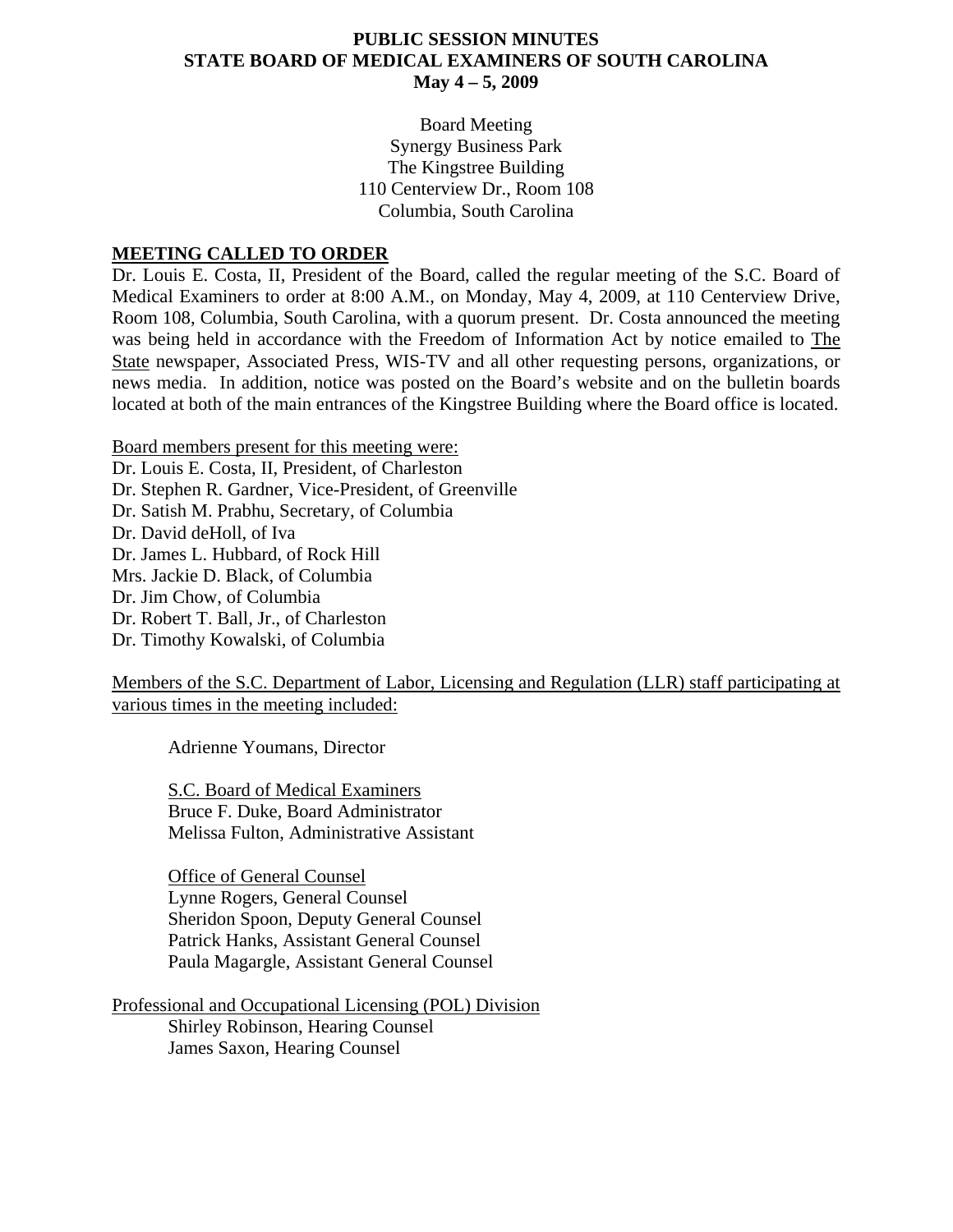### **REVIEW/APPROVAL OF AGENDA**

An agenda for this meeting was reviewed and approved.

### **REVIEW/APPROVAL OF MINUTES FROM FEBRUARY 2009 BOARD MEETING:**

\_\_\_\_\_\_\_\_\_\_\_\_\_\_\_\_\_\_\_\_\_\_\_\_\_\_\_\_\_\_\_\_\_\_\_\_\_\_\_\_\_\_\_\_\_\_\_\_\_\_\_\_\_\_\_\_\_\_\_\_\_\_\_\_\_\_\_\_\_\_\_\_\_

**The Board reviewed the minutes and entertained all corrections and deletions to be made on the February 2009 minutes. A motion was made to approve the Minutes. Dr. Gardner seconded the motion and it was unanimously passed.** 

**Adrienne Youmans, Director for LLR presented to the Board a budget overview. She also approved for the Board to have a offsite retreat in the future. Ms. Youmans also approved the purchase of full Adobe Acrobat for all Board members laptops.**

# **FINAL ORDER HEARINGS**

**A motion was made and passed for the Board to go into Executive Session to conduct Final Order Hearings.** Each hearing was held in Executive Session, and a transcript of each hearing, as well as the Board's Final Order, are on file at the Board Office. No votes were made or actions taken while the Board was in Executive Session. **A motion was made and passed to return to Public Session and the Board voted on the following sanctions after each Final Order Hearing:**

**John D. Siddens, D.O. 2008-216 Final Order Hearing**

**A motion was made as follows:**

**Public Reprimand**

**Suspension stayed upon meeting the following conditions**

- **Payment of fine of \$5,000.00**
- **Payment of court costs \$1850.00**
- **Enrollment to a program recommended by Dr. Abel with ongoing monitoring and reporting to the Board.**

**Motion was seconded by Dr. Kowalski. All in favor except dissenting votes from Dr. Prabhu and Ms. Black.**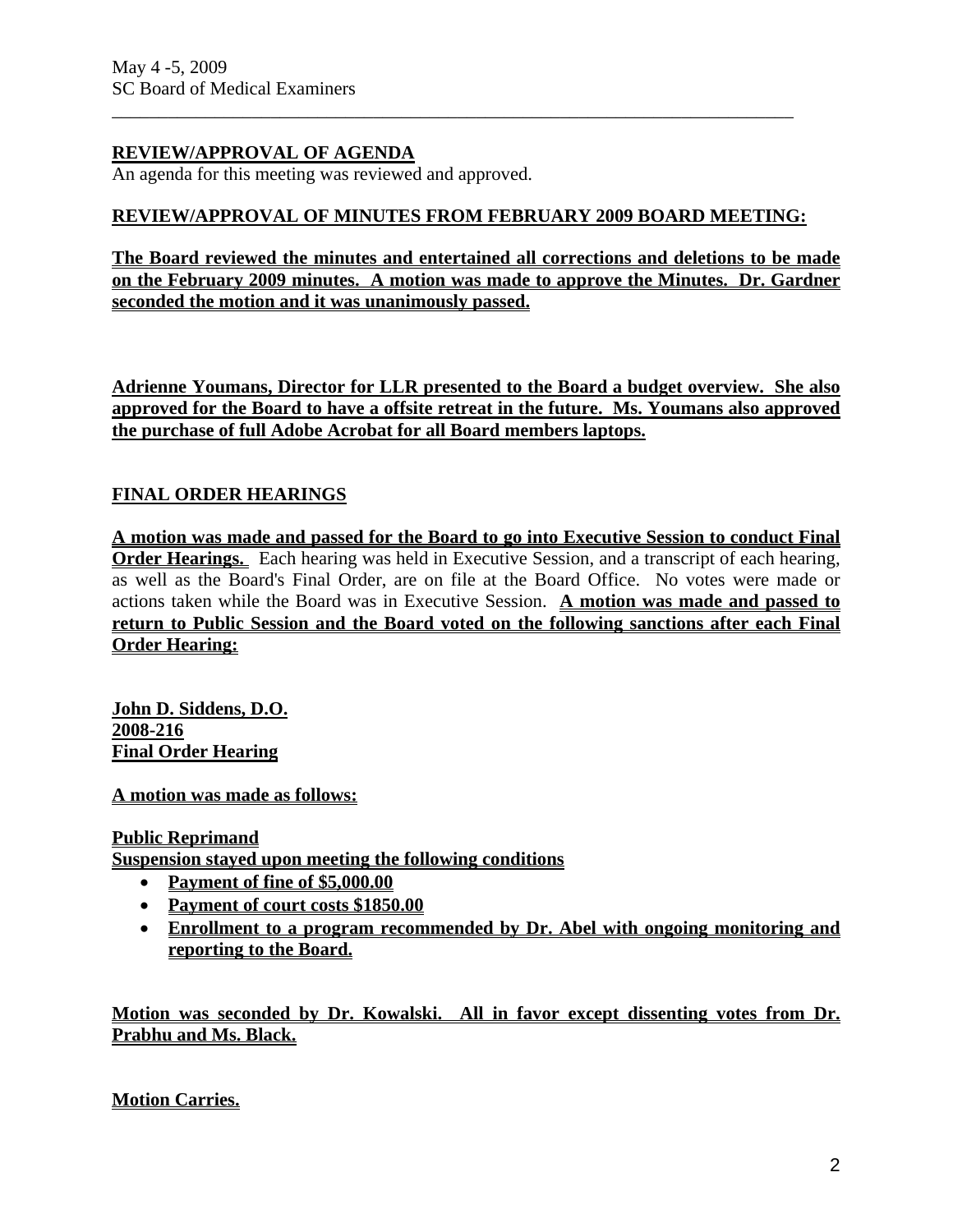#### **2005-38 Final Order Hearing**

### **A motion was made as follows:**

**Dismissal**

**Motion was seconded Dr. Ball. All in favor except dissenting votes from Dr. Prabhu and Dr. deHoll.** 

\_\_\_\_\_\_\_\_\_\_\_\_\_\_\_\_\_\_\_\_\_\_\_\_\_\_\_\_\_\_\_\_\_\_\_\_\_\_\_\_\_\_\_\_\_\_\_\_\_\_\_\_\_\_\_\_\_\_\_\_\_\_\_\_\_\_\_\_\_\_\_\_\_

**Motion Carries.**

**John E. King, M.D. 2004-363 Final Order Hearing**

**A motion was made as follows:**

**Public Reprimand**

**Suspension stayed upon meeting the following conditions**

- **Payment of court cost \$847.49 within 30 days**
- **Respondent provide documentation of all CME done within the last licensing cycle.**
- **Respondent to complete SPEX exam.**

**All in Favor.**

**Motion Carries.**

**Nicholas S. Chastain, R.C.P. 2005-31 Final Order Hearing**

**A motion was made as follows:**

• **Revocation**

### **Motion was seconded by Dr. deHoll. All in Favor.**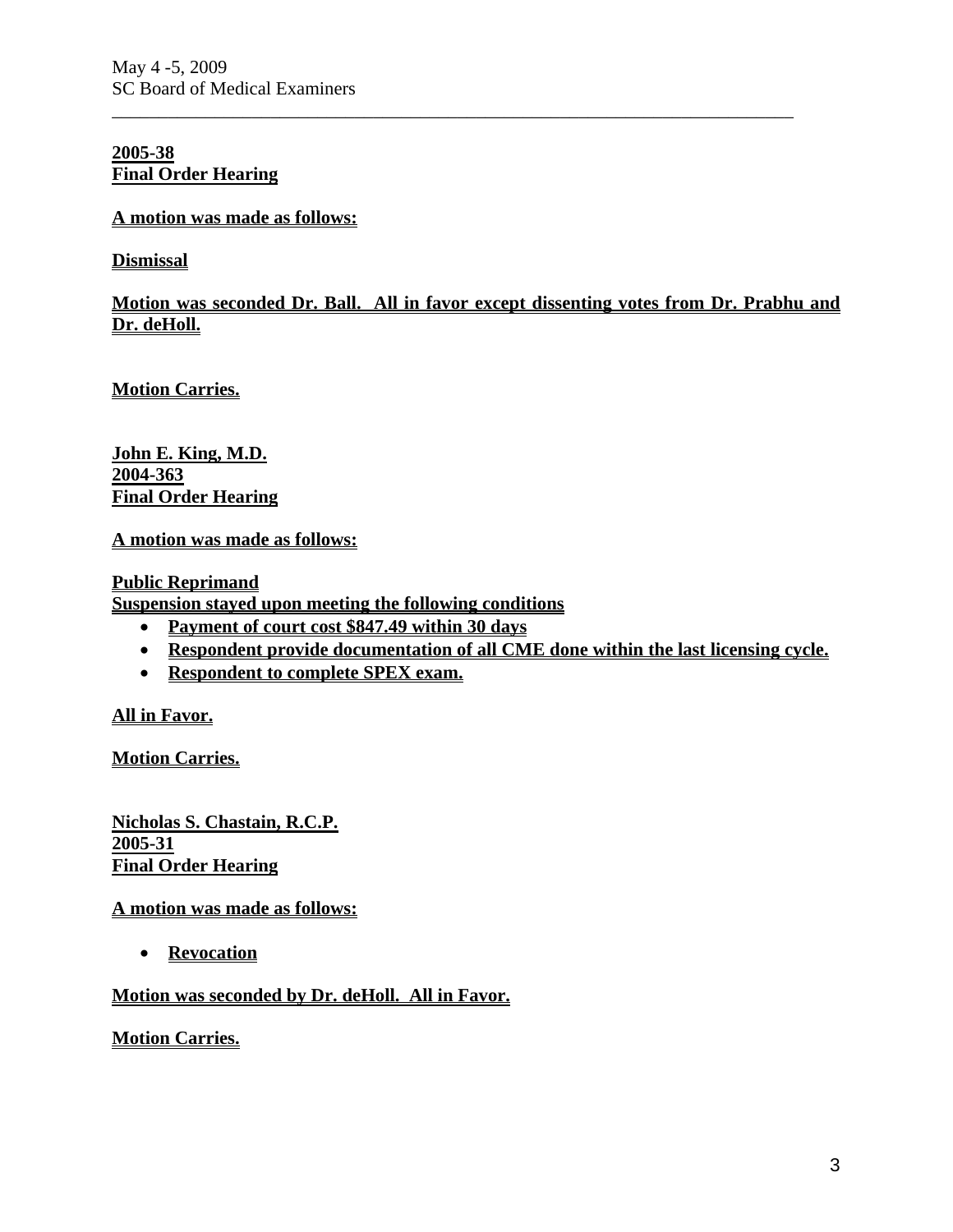#### **Office of General Counsel Report – Lynne Rogers**

**A motion was made and passed for the Board to go into Executive Session to review the General Counsel reports. No votes were made or actions taken while the Board was in Executive Session.** 

\_\_\_\_\_\_\_\_\_\_\_\_\_\_\_\_\_\_\_\_\_\_\_\_\_\_\_\_\_\_\_\_\_\_\_\_\_\_\_\_\_\_\_\_\_\_\_\_\_\_\_\_\_\_\_\_\_\_\_\_\_\_\_\_\_\_\_\_\_\_\_\_\_

**Dismissals**

**A motion was made that was seconded by Dr. deHoll and unanimously passed to approve the following cases with the exception of case #14, Case 14 needs to be sent for an expert review.** 

**Cases 1 through 38** 

# **LETTERS OF CAUTION**

**A motion was made that was seconded by Dr. Costa and unanimously passed to issue a Letter of Caution in the following cases:**

**Cases 37 through 46** 

#### **FORMAL COMPLAINTS**

**A motion was made that was seconded by Dr. Costa and unanimously passed to authorize the issuance of a Formal Complaint pursuant to the recommendation of LLR's General Counsel that there is sufficient evidence to warrant formal proceeding in the following cases:**

**Cases 39 through 43** 

#### **CASES ON APPEAL**

In Executive Session, the Board reviewed the cases that are now on appeal and received specific briefings from Mrs. Rogers.

#### **COMPLIANCE REPORT**

The Board received as information a list of monitoring cases that have been determined as being non-compliant. The Office of General Counsel is currently working on these cases to bring them up-to-date.

#### **LICENSEES BEING MONITORED**

The Board received as information a list of all the licensees currently being monitored by the Board.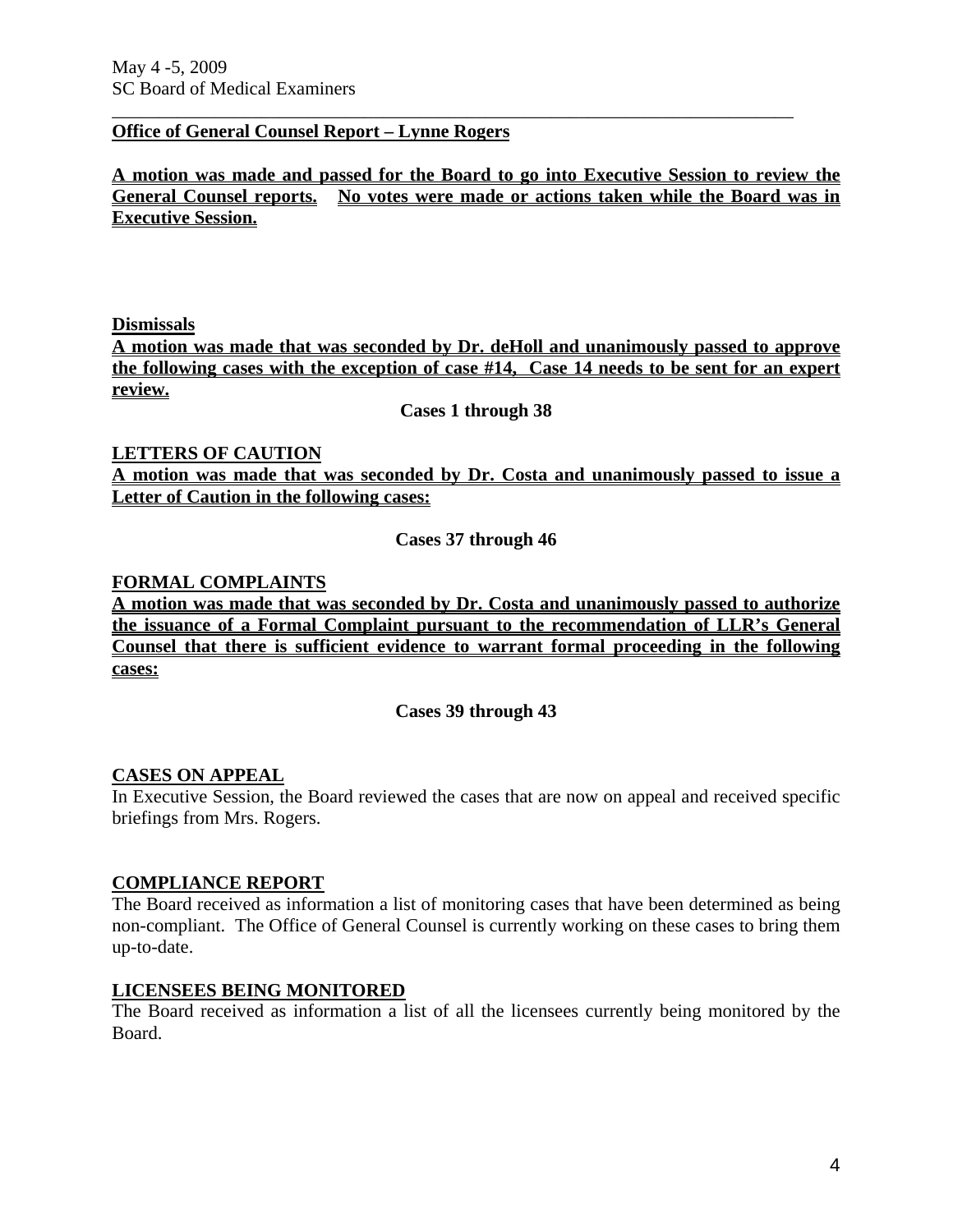May 4 -5, 2009 SC Board of Medical Examiners

### **John H. Dewitt, M.D. 2008-244 Final Order Hearing**

**A motion was made as follows:**

**Public Reprimand**

**Suspension is stayed upon satisfaction of the conditions set for by the continuing treatment with Dr. Abel and Dr. Gulllick or other program approved by the Board that includes staff surveillance, quarterly reports and polygraph testing.** 

\_\_\_\_\_\_\_\_\_\_\_\_\_\_\_\_\_\_\_\_\_\_\_\_\_\_\_\_\_\_\_\_\_\_\_\_\_\_\_\_\_\_\_\_\_\_\_\_\_\_\_\_\_\_\_\_\_\_\_\_\_\_\_\_\_\_\_\_\_\_\_\_\_

- **Payment of fine \$5000.00 plus court cost of \$1629.76 to be paid within one year.**
- **Respondent provide documentation of all CME done within the last licensing cycle.**
- **Respondent to complete SPEX exam.**

**All in Favor.**

**Motion Carries.**

**Dr. Dodge**

**Presentation on Anesthesiologist Assistants**

**Dr. Dodge made a presentation on behalf of the Anesthesiologist's Assistant Committee requesting AA's to be allowed to do internship in SC hospitals without being licensed in S.C.**

**Board decided to take matter under advisement.**

**Shea E. McManus, M.D. Applicant for Licensure**

**A motion was made to grant petitioner license pending:**

- **Continue RPP for 5 years**
- **Interview still needed.**

**Seconded by Dr. Kowalski.**

**All in favor.**

**Motion Carries.** 

**Adjourn**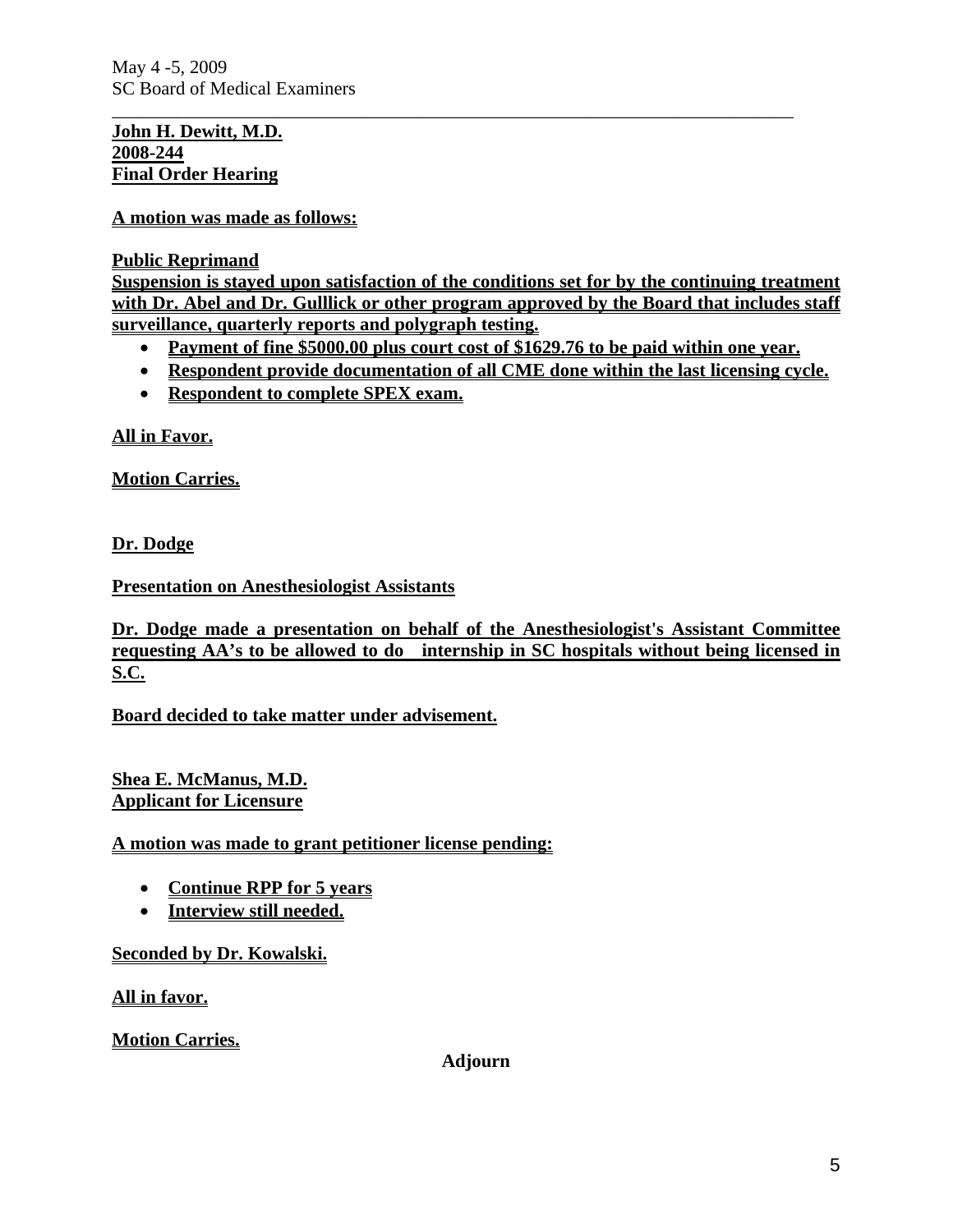### **FINAL ORDER HEARINGS**

**A motion was made and passed for the Board to go into Executive Session to conduct Final Order Hearings.** Each hearing was held in Executive Session, and a transcript of each hearing,

\_\_\_\_\_\_\_\_\_\_\_\_\_\_\_\_\_\_\_\_\_\_\_\_\_\_\_\_\_\_\_\_\_\_\_\_\_\_\_\_\_\_\_\_\_\_\_\_\_\_\_\_\_\_\_\_\_\_\_\_\_\_\_\_\_\_\_\_\_\_\_\_\_

as well as the Board's Final Order, are on file at the Board Office. No votes were made or actions taken while the Board was in Executive Session.

**A motion was made and passed to return to Public Session and the Board voted on the following sanctions after each Final Order Hearing:**

**2006-165 Final Order Hearing**

**A motion was made as follows:**

**Private Reprimand**

- **Payment of court cost in the amount of \$1328.60**
- **Respondent take a course in anger management within 6 months.**

**Motion seconded by Dr. Prabhu.**

**All in Favor. Motion Carries.**

**2006-3 Request to be released from Terms and Conditions**

**A motion was made as follows:**

**Respondent released from terms and conditions pending:**

• **Board's receipt of the March 2009 report in addition to the two missing signature from the previous reports.**

**Motion was seconded by Dr. Kowalski.**

 **All in Favor.**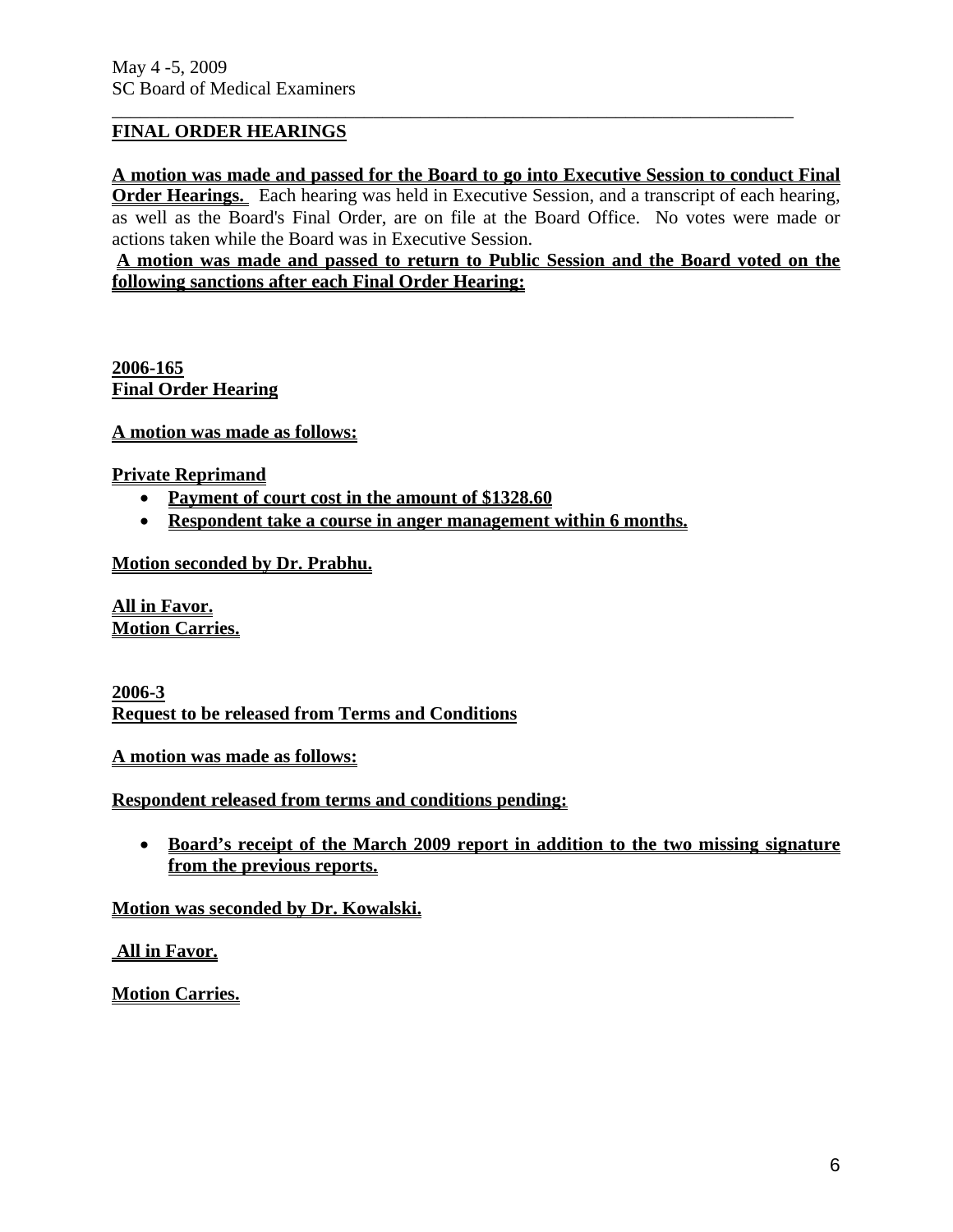May 4 -5, 2009 SC Board of Medical Examiners

### **James R. Poliquin, M.D. Applicant for Licensure**

**A motion was made as follows:**

• **Licensee granted license pending interview with Board member.**

\_\_\_\_\_\_\_\_\_\_\_\_\_\_\_\_\_\_\_\_\_\_\_\_\_\_\_\_\_\_\_\_\_\_\_\_\_\_\_\_\_\_\_\_\_\_\_\_\_\_\_\_\_\_\_\_\_\_\_\_\_\_\_\_\_\_\_\_\_\_\_\_\_

**Motioned seconded by Dr. Prabhu**

**All in Favor.**

**Motion Carries.**

**Robert Earl Windsor, Jr., M.D. Applicant for Licensure**

**A motion was made as follows:**

• **Licensee granted license pending interview with Board member.**

**Motioned seconded by Dr. deHoll**

**All in Favor.**

**Motion Carries.**

**2003-245 Request to be released from Terms and Conditions**

**A motion was made as follows:**

**Respondent released from terms and conditions** 

**Motion was seconded by Dr. Ball.**

 **All in Favor.**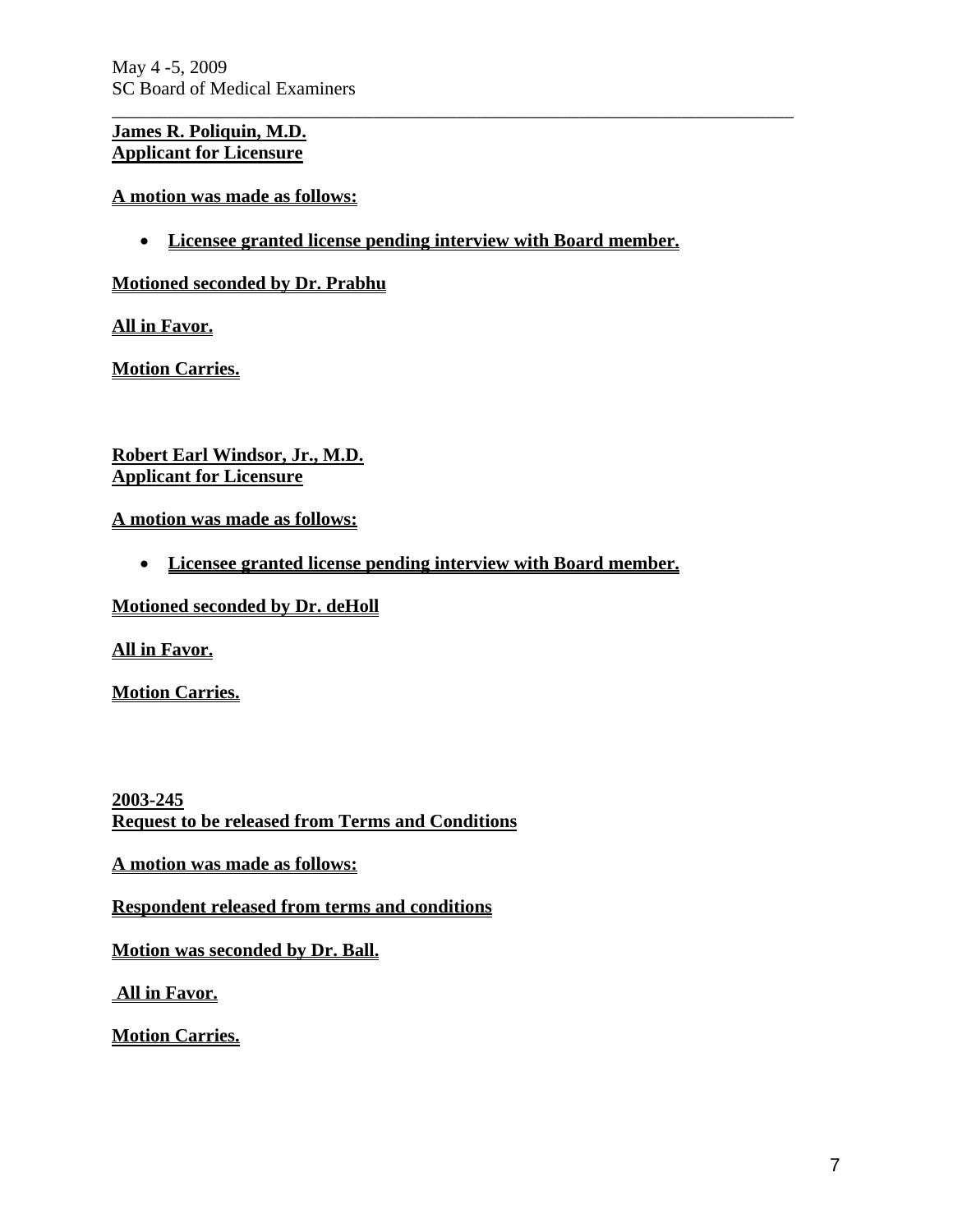#### **2003-245**

**Request to be released from Terms and Conditions**

**A motion was made as follows:**

**Respondent released from terms and conditions** 

**Motion was seconded by Dr. deHoll.**

 **All in Favor.**

**Motion Carries.**

**P.A. Committee Recommendations:**

**The recommendations from the P.A. Committee were approved in addition to the following.**

\_\_\_\_\_\_\_\_\_\_\_\_\_\_\_\_\_\_\_\_\_\_\_\_\_\_\_\_\_\_\_\_\_\_\_\_\_\_\_\_\_\_\_\_\_\_\_\_\_\_\_\_\_\_\_\_\_\_\_\_\_\_\_\_\_\_\_\_\_\_\_\_\_

**Keith Wiley pending emergency protocol to be submitted.**

**Board approved allowing phone interview when changing from one supervisor to another (that has supervised before) in the same practice and with the same or similar scope of practice.**

**Board reiterated the need for the OJT list to be placed on the web.**

**Motion was seconded by Dr. Kowalski.**

**All in favor.**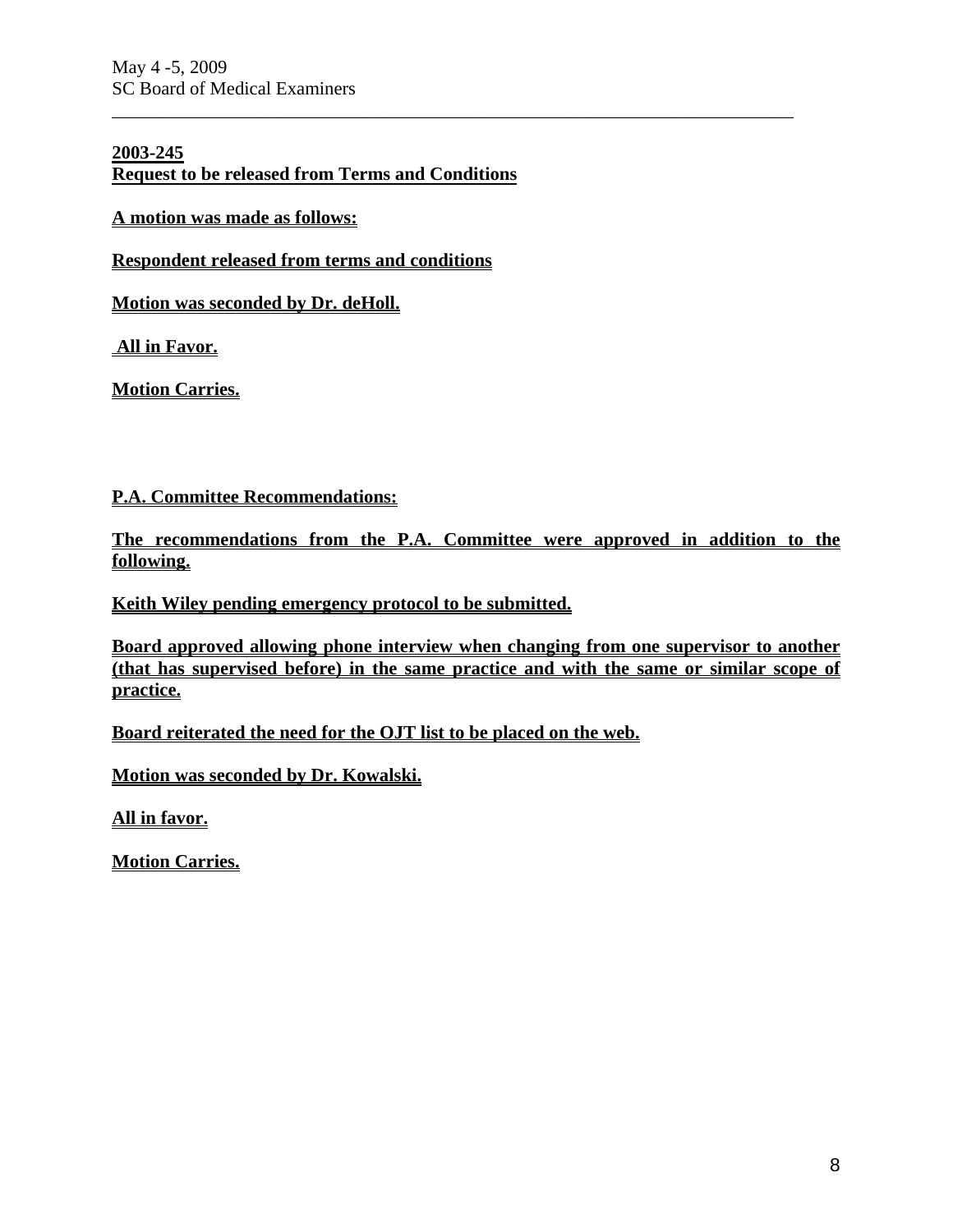May 4 -5, 2009 SC Board of Medical Examiners

**Andrew Annand, D.O. 2007-228 Final Order Hearing**

**A motion was made as follows:**

**Public Reprimand**

- **The Board accepts the Memorandum of Agreement.**
- **Suspension lifted upon payment of \$700.00 court cost to be paid within 12 months.**

\_\_\_\_\_\_\_\_\_\_\_\_\_\_\_\_\_\_\_\_\_\_\_\_\_\_\_\_\_\_\_\_\_\_\_\_\_\_\_\_\_\_\_\_\_\_\_\_\_\_\_\_\_\_\_\_\_\_\_\_\_\_\_\_\_\_\_\_\_\_\_\_\_

• **Respondent to continue participation with RPP or a program approved by RPP if he were to leave the state, for a minimum of five years.**

**Motion seconded by Dr. Kowalski.**

**All in Favor.**

**Motion Carries.**

**2005-238 Final Order Hearing**

**A motion was made as follows:**

**Private Reprimand**

- **The Board accepts the Memorandum of Agreement.**
- **Respondent to pay court costs in the amount of \$1,337.00**

**Motion seconded by Dr. Kowalski.**

**All in Favor.**

**Adjourn**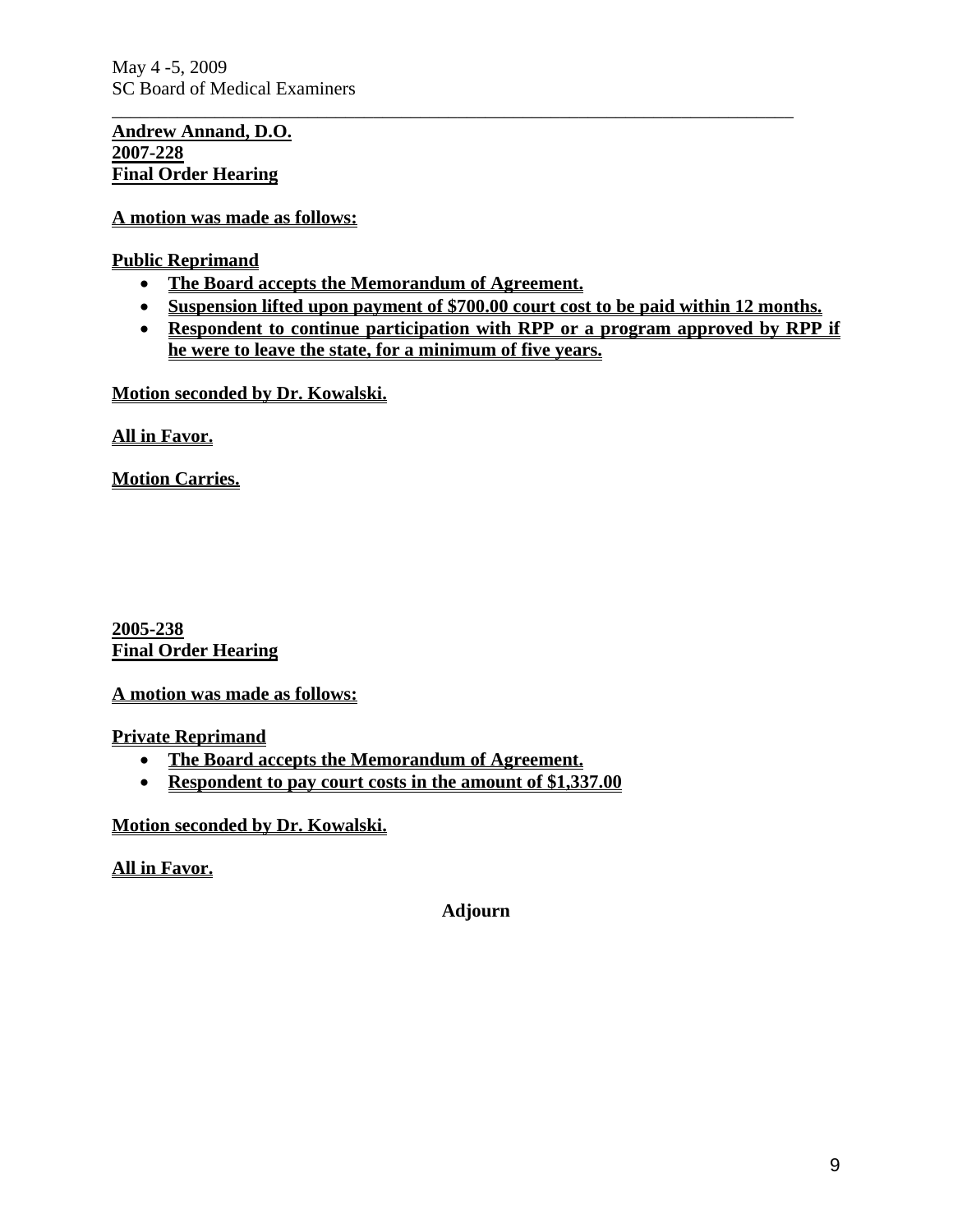# **FINAL ORDER HEARINGS**

# **A motion was made and passed for the Board to go into Executive Session to conduct Final**

\_\_\_\_\_\_\_\_\_\_\_\_\_\_\_\_\_\_\_\_\_\_\_\_\_\_\_\_\_\_\_\_\_\_\_\_\_\_\_\_\_\_\_\_\_\_\_\_\_\_\_\_\_\_\_\_\_\_\_\_\_\_\_\_\_\_\_\_\_\_\_\_\_

**Order Hearings.** Each hearing was held in Executive Session, and a transcript of each hearing, as well as the Board's Final Order, are on file at the Board Office. No votes were made or actions taken while the Board was in Executive Session. **A motion was made and passed to return to Public Session and the Board voted on the following sanctions after each Final Order Hearing:**

**Shannon C. Webb, M.D. 2009-34 Final Order Hearing**

**A motion was made as follows:**

#### **Public Reprimand**

- **The Board accepts the Memorandum of Agreement.**
- **Respondent to pay a fine in the amount of \$5,000.00 and court costs of \$1965.00**
- **Suspension stayed upon enrollment in a program for boundary issues and approved by the Board.**
- **Respondent must continue enrollment with RPP for a period of not less than five years**
- **Respondent must continue follow-up with psychiatric care and quarterly reports must be sent to the Board.**

### **Motion seconded by Dr. Kowalski.**

**Opposed Dr. Costa.**

**The majority in Favor. Motion Carries.**

**Steven A. Matzinger, M.D. 2007-15 Final Order Hearing**

### **A motion was made as follows:**

#### **Public Reprimand**

- **The Board accepts the Memorandum of Agreement.**
- **Respondent to pay a fine in the amount of \$5,000.00 and court costs of 776.45**
- **Enrollment in a program for disruptive physician course and approved by the Board. Course needs to be completed within 6 months.**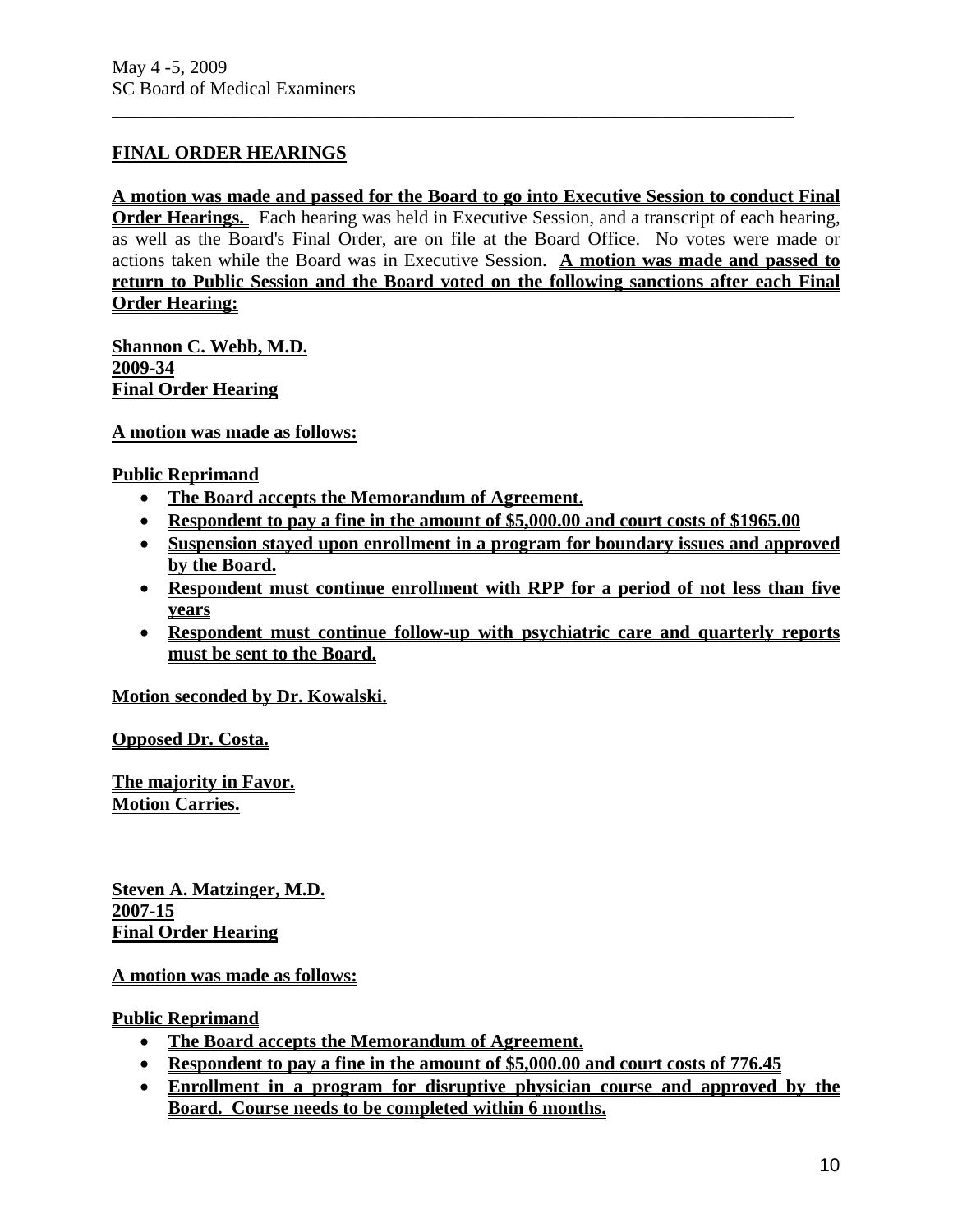• **Respondent must continue enrollment with RPP for a period of not less than five years**

\_\_\_\_\_\_\_\_\_\_\_\_\_\_\_\_\_\_\_\_\_\_\_\_\_\_\_\_\_\_\_\_\_\_\_\_\_\_\_\_\_\_\_\_\_\_\_\_\_\_\_\_\_\_\_\_\_\_\_\_\_\_\_\_\_\_\_\_\_\_\_\_\_

• **Respondent must continue follow-up with psychiatric care and quarterly reports must be sent to the Board.** 

**Motion seconded by Dr. Ball.**

**All in favor.**

**Motion Carries.**

**Michael E. Kuglitsch, M.D. Applicant for Licensure**

**A motion was made as follows:**

• **Licensee needs to provide additional documentation**

**Motion seconded by Dr. Prabhu.**

**All in Favor.**

**Motion Carries.**

### **Adjourned**

The Board adjourned at 6:00p.m.